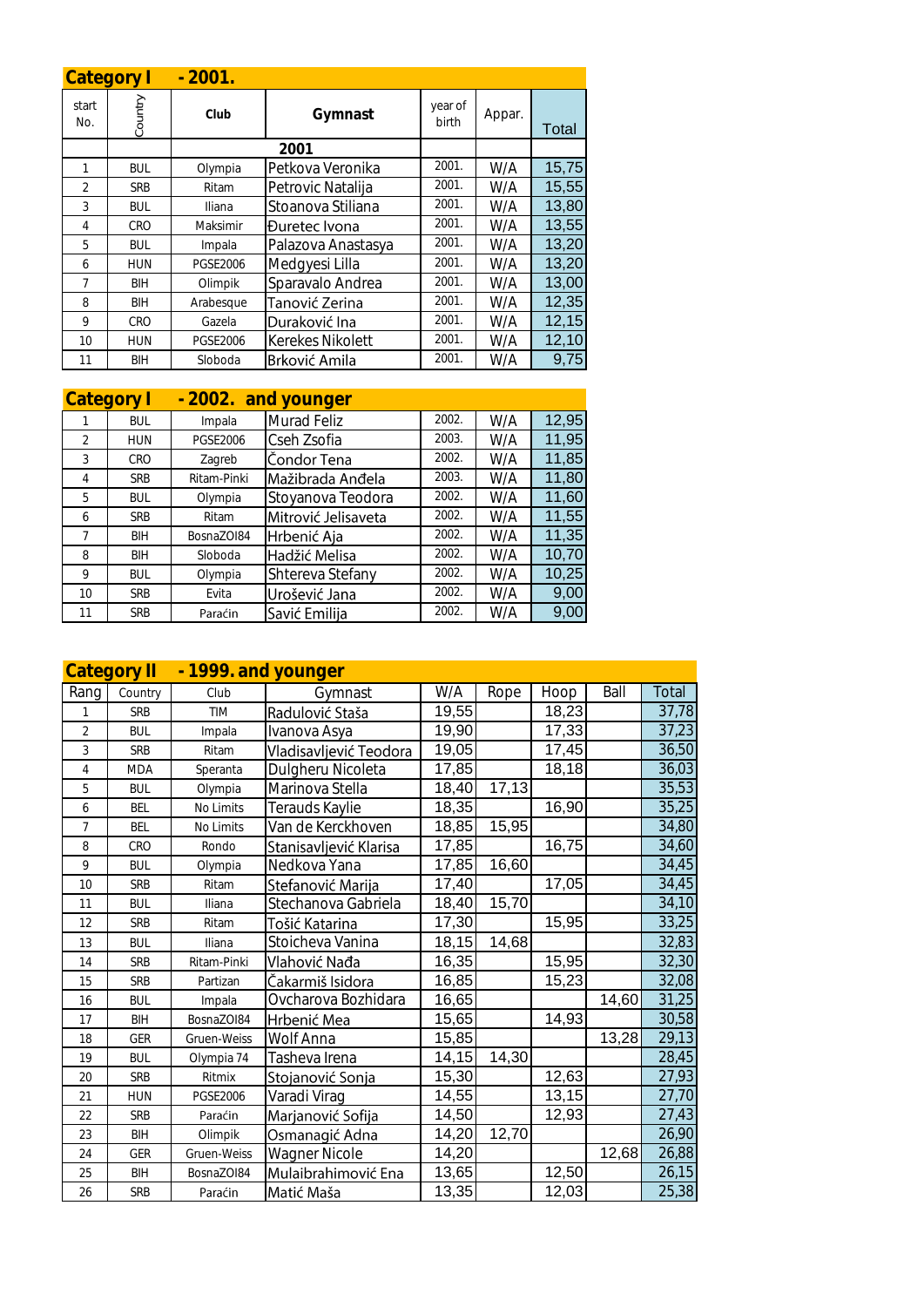|                | <b>Category III</b> | - 1997. and 1998. |                    |       |        |       |       |       |
|----------------|---------------------|-------------------|--------------------|-------|--------|-------|-------|-------|
| Rang           | Country             | Club              | Gymnast            | Rope  | Hoop   | Ball  | Clubs | Total |
| 1              | <b>BLR</b>          | Dynamo            | Bazhko Hanna       | 21,13 |        | 21,23 |       | 42,35 |
| $\overline{2}$ | <b>MDA</b>          | Speranta          | Ratundalova Alisa  |       | 20,43  | 19,70 |       | 40,13 |
| 3              | <b>BUL</b>          | Olyimpia 74       | Madgarova Kiara    | 19,33 |        | 18,98 |       | 38,30 |
| $\overline{4}$ | <b>SRB</b>          | Ritam             | Vukićević Sofija   | 18,65 | 19,45  |       |       | 38,10 |
| 5              | <b>BUL</b>          | Akademik          | Mareva Maria       | 19,20 |        | 18,15 |       | 37,35 |
| 6              | <b>SLO</b>          | Federacija        | Dornig Zala        | 18,58 | 17,70  |       |       | 36,28 |
| $\overline{7}$ | <b>SLO</b>          | Moste             | Juvan Živa         |       | 17,98  | 18,15 |       | 36,13 |
| 8              | <b>BUL</b>          | Iliana            | Hristova Aleks     | 18,25 |        | 17,60 |       | 35,85 |
| 9              | CRO                 | Maksimir          | Turčin Lorena      |       | 18,13  | 17,40 |       | 35,53 |
| 10             | <b>SLO</b>          | Narodni Dom       | Petan Karmen       | 16,95 |        | 18,55 |       | 35,50 |
| 11             | <b>BUL</b>          | Akademik          | Ivancheva Atanaska | 17,55 |        | 17,93 |       | 35,48 |
| 12             | <b>SRB</b>          | Ritam-Pinki       | Radović Lana       | 16,78 | 17,45  |       |       | 34,23 |
| 13             | <b>SLO</b>          | Narodni Dom       | Bilić Saša         |       | 17,93  | 16,15 |       | 34,08 |
| 14             | <b>SRB</b>          | Ritam-Pinki       | Radović Una        | 16,43 | 17,18  |       |       | 33,60 |
| 15             | <b>SLO</b>          | Moste             | Dulce Villca Šeme  | 16,03 |        | 17,30 |       | 33,33 |
| 16             | <b>BEL</b>          | No Limits         | Aerts Evelin       | 15,80 | 16,15  |       |       | 31,95 |
| 17             | <b>SRB</b>          | Ritam             | Pavlova Margarita  | 15,58 | 16, 15 |       |       | 31,73 |
| 18             | <b>SRB</b>          | Ritam-Pinki       | Mila Mirković      | 15,10 | 16,53  |       |       | 31,63 |
| 19             | CRO                 | Rondo             | Jelić Antonia      |       | 15,65  | 15,85 |       | 31,50 |
| 20             | CRO                 | Zagreb            | Galić Mirta        |       | 17,08  |       | 14,30 | 31,38 |
| 21             | CRO                 | Leda              | Troje Sara         | 15,98 |        | 15,00 |       | 30,98 |
| 22             | <b>BIH</b>          | Olimpik           | Meholjić Ena       | 15,30 | 13,50  |       |       | 28,80 |
| 23             | CRO                 | Gazela            | Adrić Matea        |       |        | 15,48 | 12,40 | 27,88 |
| 24             | CRO                 | Rondo             | Kulić Nina         |       | 13,15  | 12,58 |       | 25,73 |
| 25             | CRO                 | Rondo             | Nina Lončar        | 11,33 | 14,15  |       |       | 25,48 |
| 26             | <b>BIH</b>          | BosnaZOI84        | Hadžić Amila       | 11,55 | 12,20  |       |       | 23,75 |
| 27             | CRO                 | Šibenik           | Romanić Ana        | 9,25  | 10,65  |       |       | 19,90 |

| Category IV    |            |               | Juniors               |       |       |       |       |       |
|----------------|------------|---------------|-----------------------|-------|-------|-------|-------|-------|
| Rang           | Country    | Club          | Gymnast               | Rope  | Hoop  | Ball  | Clubs | Total |
|                | <b>BLR</b> | Dynamo        | Charopa Arina         | 23,30 | 22,15 | 22,40 | 20,75 | 88,60 |
| $\overline{2}$ | <b>BUL</b> | Akademik      | Tasheva Kristina      | 20,60 | 20,85 | 23,30 | 20,78 | 85,53 |
| 3              | <b>CRO</b> | Vindija       | Milenković Elena      | 18,83 | 20,75 | 20,93 | 20,15 | 80,65 |
| 4              | <b>MDA</b> | Speranta      | Liubomeiscaia Iuliana | 20,53 | 18,00 | 20,70 | 19,68 | 78,90 |
| 5              | <b>BUL</b> | Olympia       | Yoncheva Yoana        | 21,08 | 16,10 | 20,88 | 18,73 | 76,78 |
| 6              | <b>BUL</b> | Akademik      | Gercheva Ralitsa      | 20,58 | 17,23 | 20,83 | 17,80 | 76,43 |
| 7              | <b>SRB</b> | Ritam         | Moskovljević Andrea   | 17,98 | 19,70 | 18,45 | 19,95 | 76,08 |
| 8              | <b>BUL</b> | Olympia       | Ivanova Vasilena      | 18,78 | 18,58 | 18,73 | 17,98 | 74,05 |
| 9              | <b>SLO</b> | Federacija    | Haračič Emina         | 17,68 | 18,85 | 18,03 | 18,13 | 72,68 |
| 10             | <b>SRB</b> | Ritam         | Savić Tamara          | 16,88 | 18,15 | 18,20 | 18,45 | 71,68 |
| 11             | <b>ROU</b> | LPS Baia Mare | Caia Monica           | 16,85 | 18,40 | 17,43 | 18,00 | 70,68 |
| 12             | <b>SRB</b> | Ritam         | Gavrilović Tamara     | 17,43 | 17,50 | 17,58 | 17,88 | 70,38 |
| 13             | CRO        | Rondo         | Stojković Rebeka      | 18,05 | 18,03 | 18,83 | 15,48 | 70,38 |
| 14             | <b>SRB</b> | Ritam         | Stevanović Ivana      | 19,25 | 17,80 | 16,58 | 15,85 | 69,48 |
| 15             | CRO        | Leda          | Grozdanić Nađa        | 18,18 | 17,95 | 16,95 | 16,05 | 69,13 |
| 16             | CRO        | Gazela        | Radovanović Hana      | 15,53 | 15,78 | 14,65 | 15,45 | 61,40 |
| 17             | <b>BIH</b> | BosnaZOI84    | Popovčević Belma      | 15,93 | 16,68 | 13,23 | 15,38 | 61,20 |
| 18             | BIH        | Olimpik       | Zajko Almedina        | 15,00 | 15,25 | 14,35 | 14,08 | 58,68 |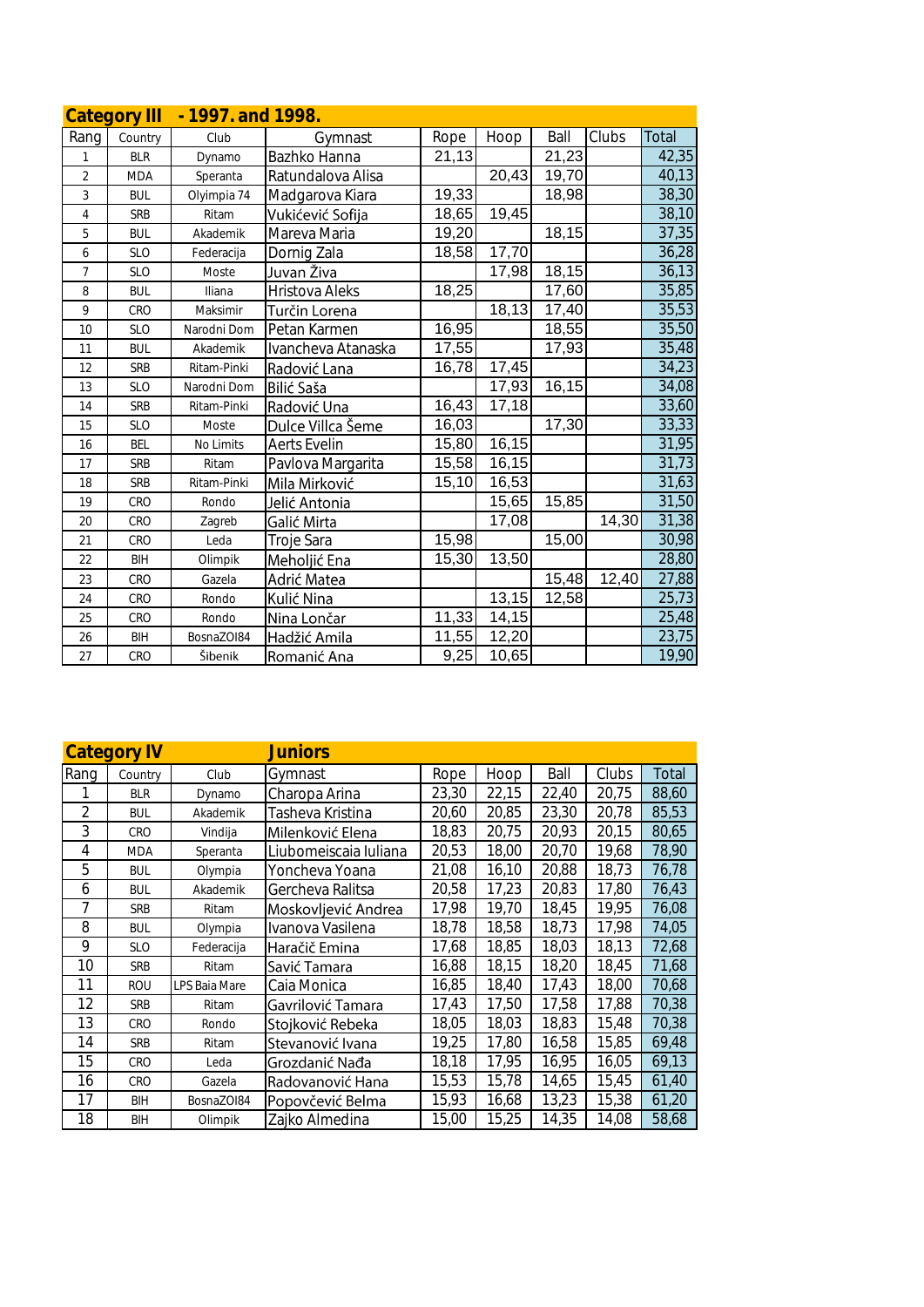|                |            |               | Juniors - APPARATUS FINALS |              |  |
|----------------|------------|---------------|----------------------------|--------------|--|
| Rang           | Country    | Club          | <b>Gymnast</b>             | <b>Total</b> |  |
|                |            |               | Rope                       |              |  |
| 1              | <b>BLR</b> | Dynamo        | Charopa Arina              | 22,70        |  |
| $\overline{2}$ | <b>BUL</b> | Akademik      | Tasheva Kristina           | 21,50        |  |
| 3              | <b>MDA</b> | Speranta      | Liubomeiscaia Iuliana      | 21,25        |  |
| $\overline{4}$ | <b>BUL</b> | Olympia       | Yoncheva Yoana             | 20,63        |  |
| 5              | SRB        | Ritam         | Stevanović Ivana           | 19,28        |  |
| 6              | CRO        | Vindija       | Milenković Elena           | 19,10        |  |
| 7              | CRO        | Rondo         | Stojković Rebeka           | 18,50        |  |
| 8              | CRO        | Leda          | Grozdanić Nađa             | 18,40        |  |
|                |            |               | Hoop                       |              |  |
| $\mathbf 1$    | <b>BLR</b> | Dynamo        | Charopa Arina              | 23,23        |  |
| $\overline{a}$ | <b>BUL</b> | Akademik      | Tasheva Kristina           | 21,83        |  |
| 3              | CRO        | Vindija       | Milenković Elena           | 21,73        |  |
| $\overline{4}$ | <b>SRB</b> | Ritam         | Savić Tamara               | 20,28        |  |
| 5              | <b>SRB</b> | Ritam         | Moskovljević Andrea        | 20,25        |  |
| 6              | <b>SLO</b> | Federacija    | Haračič Emina              | 19,08        |  |
| $\overline{7}$ | <b>ROU</b> | LPS Baia Mare | Caia Monica                | 18,58        |  |
| 8              | <b>BUL</b> | Olympia       | Ivanova Vasilena           | 18,33        |  |
|                |            |               | Ball                       |              |  |
| $\mathbf 1$    | <b>BLR</b> | Dynamo        | Charopa Arina              | 24,40        |  |
| $\overline{2}$ | <b>BUL</b> | Akademik      | Tasheva Kristina           | 23,58        |  |
| 3              | CRO        | Vindija       | Milenković Elena           | 21,50        |  |
| $\overline{4}$ | <b>BUL</b> | Olympia       | Yoncheva Yoana             | 20,70        |  |
| 5              | <b>MDA</b> | Speranta      | Liubomeiscaia Iuliana      | 20,68        |  |
| 6              | SRB        | Ritam         | Moskovljević Andrea        | 20,00        |  |
| $\overline{7}$ | CRO        | Rondo         | Stojković Rebeka           | 19,20        |  |
| 8              | SRB        | Ritam         | Savić Tamara               | 16,65        |  |
|                |            |               | Clubs                      |              |  |
| 1              | <b>BLR</b> | Dynamo        | Charopa Arina              | 22,78        |  |
| $\overline{2}$ | <b>BUL</b> | Akademik      | Tasheva Kristina           | 21,23        |  |
| 3              | <b>MDA</b> | Speranta      | Liubomeiscaia Iuliana      | 19,78        |  |
| $\overline{4}$ | CRO        | Vindija       | Milenković Elena           | 19,45        |  |
| 5              | SRB        | Ritam         | Moskovljević Andrea        | 19,03        |  |
| 6              | <b>BUL</b> | Olympia       | Yoncheva Yoana             | 18,70        |  |
| 7              | <b>SLO</b> | Federacija    | Haračič Emina              | 18,65        |  |
| 8              | <b>SRB</b> | Ritam         | Savić Tamara               | 17,75        |  |

| <b>Category V</b>        |            |               | <b>Seniors</b>       |       |       |       |        |       |
|--------------------------|------------|---------------|----------------------|-------|-------|-------|--------|-------|
| Rang                     | Country    | Club          | Gymnast              | Rope  | Hoop  | Ball  | Ribbon | Total |
|                          | <b>BLR</b> | Dyinamo       | Korosteleva Valeryia | 22,58 | 19,70 | 23,68 | 21,50  | 87,45 |
| $\overline{\mathcal{L}}$ | BEL        | No Limits     | Diels Lieselotte     | 22,53 | 21,18 | 22,68 | 19,45  | 85,83 |
| 3                        | CRO        | Vindija       | Farkaš Valentina     | 21,58 | 20,80 | 20,85 | 21,88  | 85,10 |
| 4                        | <b>SRB</b> | Ritam         | Čekerevac Vojislava  | 22,20 | 20,45 | 20,30 | 20,28  | 83,23 |
| 5                        | <b>BUL</b> | Olympia 74    | Mateva Maria         | 20,13 | 21,28 | 21,30 | 18,15  | 80,85 |
| 6                        | <b>SLO</b> | Federacija    | Arhar Pia            | 18,88 | 21,75 | 20,25 | 19,80  | 80,68 |
|                          | <b>MDA</b> | Speranta      | Nicolaeva Anastasia  | 20,05 | 21,03 | 19,55 | 18,45  | 79,08 |
| 8                        | CRO        | Maksimir      | Stojaković Matea     | 20,40 | 19,38 | 19,75 | 16,50  | 76,03 |
| 9                        | <b>SLO</b> | Moste         | Toplišek Kaja        | 18,95 | 18,95 | 19,03 | 18,65  | 75,58 |
| 10                       | <b>BUL</b> | Akademik      | Todorova Julia       | 18,90 | 19,85 | 18,35 | 16,20  | 73,30 |
| 11                       | <b>MDA</b> | Speranta      | Pozdirca Iuliana     | 18,13 | 18,15 | 18,78 | 17,33  | 72,38 |
| 12                       | ROU        | LPS Baia Mare | Gherghel Ramona      | 18,13 | 18,75 | 17,58 | 15,35  | 69,80 |
| 13                       | ROU        | LPS Baia Mare | Cosa Cristina        | 16,38 | 18,45 | 15,43 | 16.00  | 66,25 |
| 14                       | <b>SRB</b> | Ritam         | Erić Anđelija        | 15,05 | 17,05 | 14.80 | 15,33  | 62,23 |
| 15                       | BIH        | Olimpik       | Demirović Amna       | 15,48 | 14,63 | 14,25 | 14.73  | 59,08 |
| 16                       | BIH        | Arabesque     | Josipović Sara       | 15,13 | 15,93 | 14,35 | 13,58  | 58,98 |